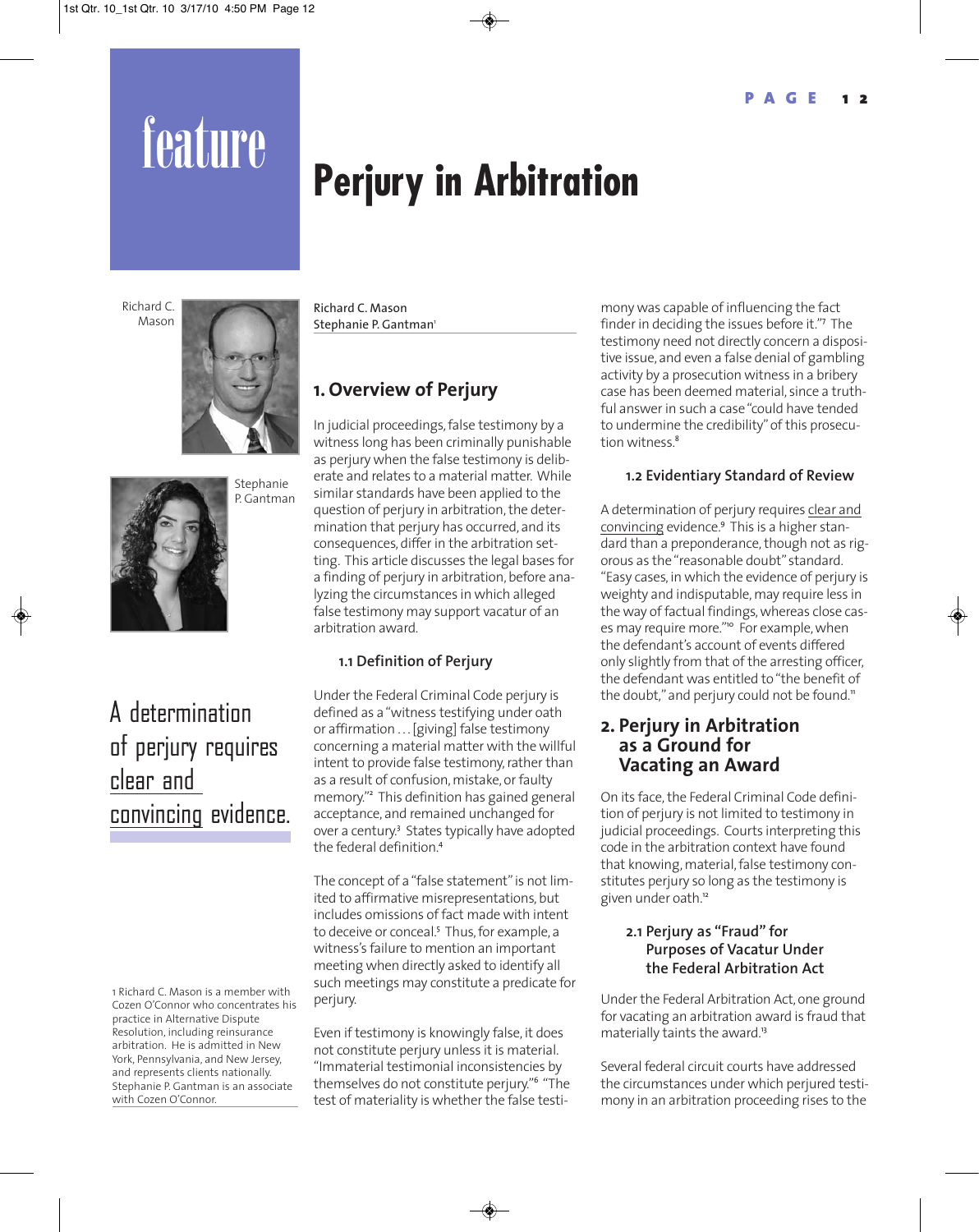level of fraud within the meaning of the Federal Arbitration Act. The Third, Sixth, Ninth, and Eleventh Circuits have recognized that obtaining an arbitration award by perjured testimony may constitute fraud.<sup>14</sup> The Second Circuit has indicated, without deciding, that perjury at an arbitration hearing can be considered fraud within the meaning of the Federal Arbitration Act.<sup>15</sup>

Vacatur of arbitration decisions is rare, but several decisions have vacated or modified arbitration awards based on perjurious testimony.<sup>16</sup> In a prominent case, the Eleventh Circuit Court of Appeals modified an arbitration award on the basis of false testimony constituting perjury.<sup>17</sup> In *Bonar v. Dean Witter Reynolds*, the Eleventh Circuit amended an arbitration award to vacate the punitive damages award because the alleged breach of fiduciary duty was substantially proved through testimony by an expert who had egregiously falsified his credentials.<sup>18</sup> The court remanded the punitive damages award for a new hearing. Notably, the court ordered that the hearing occur before a different panel of arbitrators.<sup>19</sup>

In reviewing arbitration awards to determine if vacatur for fraud-based on perjury or otherwise, is appropriate, courts have relied on a three-pronged test. The perjured testimony must:

- (1) not have been discoverable upon the exercise of due diligence prior to the arbitration;
- (2) be materially related to an issue in the arbitration; and
- (3) be established by clear and convincing evidence.<sup>20</sup>

If any one element is missing, then vacatur will not be ordered. The "due diligence" and "materiality" prongs of this test are discussed in parts 2.3 and 2.4 of this article.

#### **2.2 State Statutes and Cases**

Some states have statutes recognizing fraud as a ground for vacating an arbitration award, including Illinois, Washington State, New Jersey, New York, and Pennsylvania.<sup>21</sup> The Supreme Court of California has stated that an arbitration award cannot be reviewed on the basis of the merits of the controversy, the validity of the arbitrator's reasoning, the sufficiency of the evidence, or an error of fact or law.<sup>22</sup> However, like other states, the California Code of Civil Procedure provides courts with the power to vacate an arbitration award if, among other things, "[t]he award was procured by corruption, fraud or other undue means."<sup>23</sup> A number of states have taken an approach similar to the Federal Arbitration Act and federal court interpretations and have recognized perjury in arbitration as a type of fraud that may result in setting aside or modifying an award.

An older New York Court of Appeals case, *Jacobowitz v. Metselaar*, soundly rejected the proposition that perjury can support vacatur,<sup>24</sup> though the decision rarely has been cited. More recently, a Washington state court interpreted its state statute to include perjury materially related to an issue of consequence in an arbitration as constituting fraud and requiring vacatur if there is substantial prejudice.<sup>25</sup> A Florida statute states that fraud is a ground for vacating an arbitration award, and case law interpreting the statute has recognized perjury as a type of fraud.<sup>26</sup> In addition, a New Mexico court determined that "[p]erjury and concealment of material evidence are justifications for setting aside an arbitration award based on fraud, undue means, and corruption."<sup>27</sup> Likewise, a Texas court found that an expert who testified in an arbitration and lied about his credentials gave rise to fraud in arbitration.<sup>28</sup> Finally, state courts in Utah and Wisconsin have held that fraud includes perjury.<sup>29</sup>

A California court of appeal decision, *Pour Le Bebe, Inc. v. Guess? Inc*., discussed the definition of fraud at length in dictum and distinguished fraudulent conduct which triggers setting aside a judgment from conduct supporting vacatur of an arbitration award.<sup>30</sup> The court stated that fraudulent conduct that will result in vacating an arbitration award is not subject to the distinction between intrinsic or extrinsic fraud used in the

context of a courtroom judgment "[b]ecause parties to an arbitration are not afforded the full panoply of procedural rights available to civil litigations ... [so] courts generally take a more lenient approach when examining intrinsic fraud [such as perjury] in the context of a motion to vacate an arbitration award."<sup>31</sup> The court therefore concluded that the federal three-pronged test – requiring (1) clear and convincing evidence of false testimony (2) on a material point (3) that could not have been discovered during the arbitration by due diligence – should be utilized to determine if the perjured testimony rises to the level of fraud resulting in vacating an award.<sup>32</sup>

#### **2.3 The Materiality Requirement**

To support vacatur of an arbitration award, it has been held, the alleged fraud must be material to the outcome of the arbitration, rather than merely to resolution of an ancillary issue.<sup>33</sup> Applying this standard, the Seventh Circuit Court of Appeals declined to vacate an award because (i) the arbitration award did not include any reasoning regarding the evidence and factors that were determinative, and (ii) the award referred to claims that could have been upheld independently from the alleged fraudulently concealed evidence. Accordingly, "it was impossible to know whether the single issue Petitioners contested here was material to the outcome of the entire arbitration …"<sup>34</sup>

In an unpublished decision, the party petitioning to vacate an arbitration award under California state law procedures contended that perjury occurred when the prevailing party offered into evidence at the hearing an altered version of a crucial email exchange.<sup>35</sup> The original (printed) version of the email had contained a preceding email and a dealer listing which, Petitioner contended, cast the version submitted at the hearing in a light contrary to its altered appearance. The Petitioner contended it had been unable to discover the alteration because she was given the exhibit "buried under 41 other exhibits" only a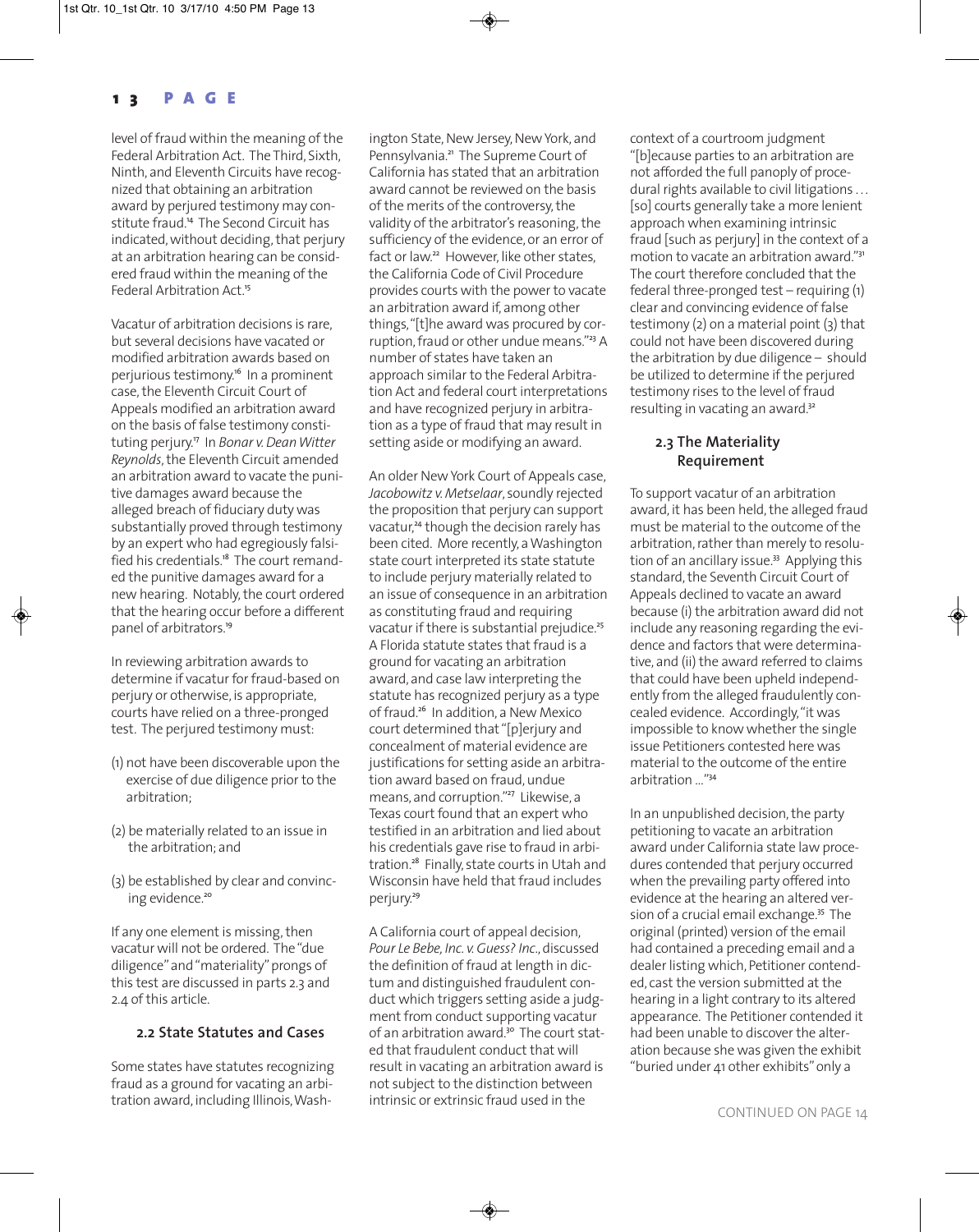First, parties should CONTINUED FROM PAGE 13 of course take every precaution to prevent perjury from tainting an arbitration. A party that realizes its own witness has committed perjury, but conceals it, may not only run afoul of ethical constraints, but also may create the predicate for vacatur if its opponent could not have detected the perjury.

week before the hearing.<sup>36</sup>

The court concluded that the failure to produce the entire email exchange was not perjury, "which is defined as a willfully false statement under oath, of a material fact." Nor did the circumstances otherwise constitute fraud, given that the altered email did refer to the earlier email and to the dealer listing. Furthermore, the arbitrator found multiple grounds on which to rule against the Petitioner, and thus it was "apparent the arbitrator would not have ruled any differently if the complete email exchange had been submitted at the arbitration hearing."37

#### **2.4 The Due Diligence Requirement**

Fraud, for purposes of vacatur under Section 10(a)(1) of the FAA, "must prevent the panel from considering a significant issue to which it does not otherwise enjoy access."<sup>38</sup> In order to protect the finality of arbitration awards, courts will not vacate an award because of fraud unless the fraud was not "discoverable upon the exercise of due diligence prior to the arbitration."<sup>39</sup>

Where the evidence relied on for vacatur not only was discoverable prior to arbitration, but was actually presented to the panel, a court likely will presume the panel had the opportunity to consider, and either reject or disregard, the possibility that perjury was committed.40 As Judge Augustus N. Hand, of the Second Circuit Court of Appeals observed: "[I]f perjury is 'fraud' within the meaning of the statute, then, since it necessarily raises issues of credibility which have already been before the arbitrators once, the party relying on it must first show that he could not have discovered [the perjury] during the arbitration, else he should have invoked it as a defense at that time."<sup>41</sup>

As another court stated:

If the perjury of defendant's witnesses was as patent as is now claimed, it should have been made apparent to the arbitrator in the proceedings before him. In effect, what plaintiffs are now asking me to do is to substitute my judgment for the arbitrator's as to the credibility of witnesses who appeared before

him, and beyond that, to conclude not only that the testimony of defendant's witnesses should not have been accepted as true and accurate, but that it was deliberately false.42

In a recent case, the losing party in a securities arbitration sought to vacate the decision on the basis of an audit document discovered after the arbitration that referred to significant errors relating to the securities at issue, and further indicated the errors had been "covered up" by the prevailing party.<sup>43</sup> However, the court determined this document could have been discovered prior to the award through the exercise of due diligence. It had been in the possession of the petitioners' investment advisor, to whom petitioners had failed to issue a subpoena. One who fails to subpoena a witness who is suspected of possessing material information during arbitration "cannot claim that evidence found from that witness is new after the arbitration award issues," according to this court.<sup>44</sup>

In another case, an Oklahoma federal court concluded that perjury could have been raised in the arbitration, even though the petitioner had been denied the right to take the witness's deposition. The court concluded that the alleged perjury could have been adduced during the arbitration hearing, when the witness gave inconsistent testimony. The court held, in language that may be broader than the prevailing rule: "If there was an opportunity to cross-examine a witness, as there was here, then a party may not try to vacate an award for false testimony.<sup>45</sup>

#### **3. Conclusion**

Several practical observations should be noted in light of the general recognition that (1) testimony under oath in arbitrations may constitute perjury, and (2) perjury in arbitration may be grounds for vacatur of an arbitration award.

*First*, parties should of course take every precaution to prevent perjury from tainting an arbitration. A party that realizes its own witness has committed perjury, but conceals it, may not only run afoul of ethical constraints, but also may create the predicate for vacatur if its opponent could not have detected the perjury.